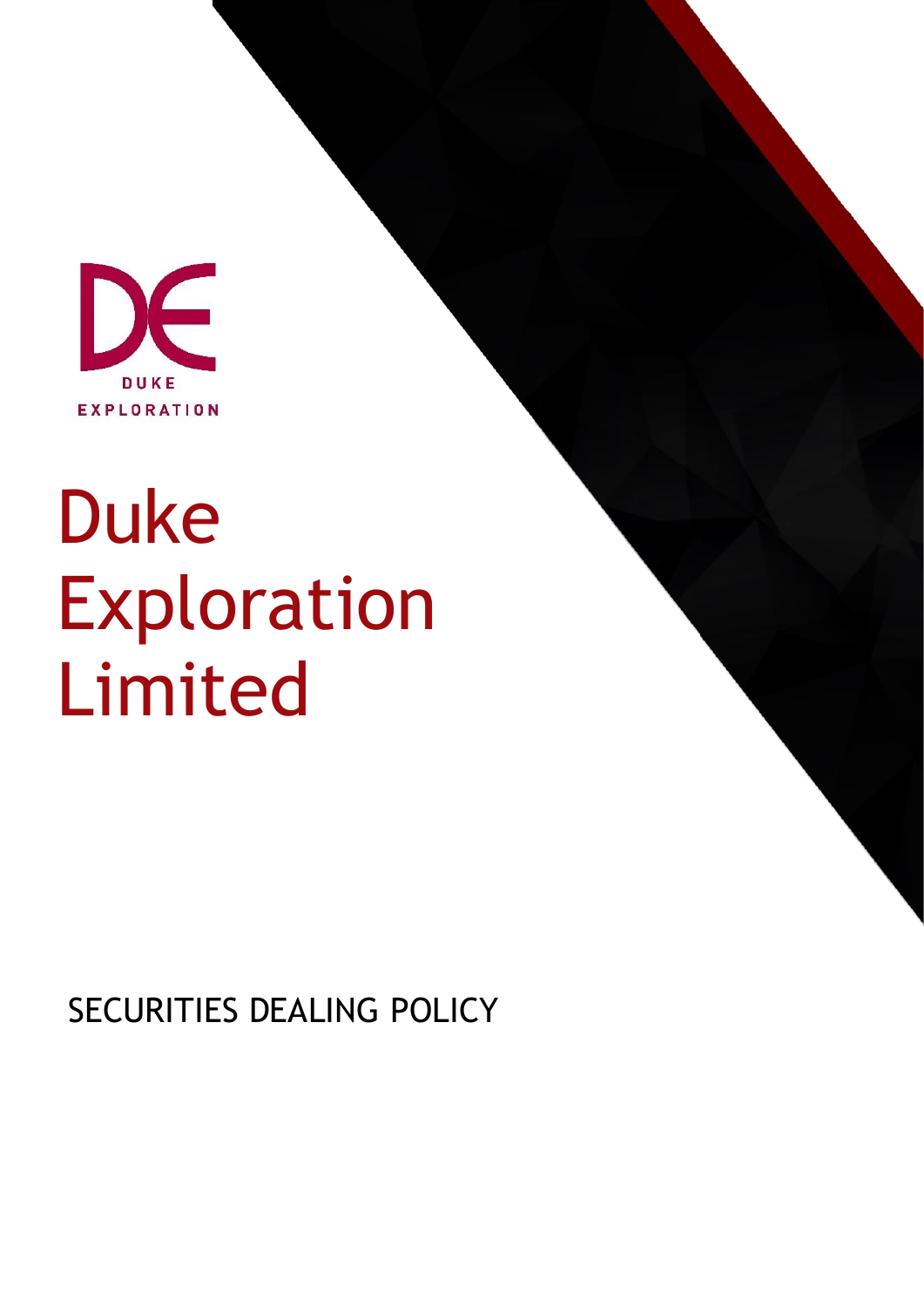

# **DUKE EXPLORATION LIMITED**

ABN 28 119 421 868

#### **1 OVERVIEW**

This Securities Dealing Policy (**Policy**) sets out the policy of Duke Exploration Limited ACN 119 421 868 (the **Company**) and its subsidiaries (if any) (the **Group**) for its key management personnel, employees, contractors and consultants (collectively **Officers**) of the Group in relation to trading in shares in the Company.

For the Company, Key Management Personnel comprise only the Managing Director, the Managing Director's direct management reporters and the non-executive Directors of the Company (collectively the **Key Management Personnel**).

All Officers, their related parties and other associates as set out in Schedule 1 must comply with this Policy.

#### **2 OBJECTIVES**

The objectives of this Policy are to:

- $\bullet$   $\Box$  eliminate the risk of Officers of the Group contravening the laws against insider trading;
- $\bullet$   $\Box$  describe what trading is and isn't allowed;
- **a** ensure the Company is able to meet its reporting obligations under the ASX Listing Rules; and
- maintain transparency with respect to trading in Company securities by Officers.

#### **3 DEALING IN SECURITIES – LEGAL AND OTHER CONSIDERATIONS**

Insider trading is a criminal and civil offence under the *Corporations Act 2001* (Cth) (**Corporations Act**). A person who engages in insider trading may be subject to both civil and criminal penalties.

Sections 1042B to 1043O of the Corporations Act prohibit persons who are in possession of price sensitive information that is not generally available to the public from:

- dealing in the particular securities;
- communicating the information to others who might deal in the particular securities; or
- doing anything that might cause another person to deal in the particular securities.

The central test of what constitutes price sensitive information is found in s1042A of the Corporations Act. It provides that insider trading and continuous disclosure rules apply to information concerning a company that a reasonable person would expect to have a material effect on the price of that company's securities.

Officers of the Group will from time to time be in a situation where they are in possession of price sensitive information that is not generally available to the public. Examples are the period during which a major transaction is being negotiated.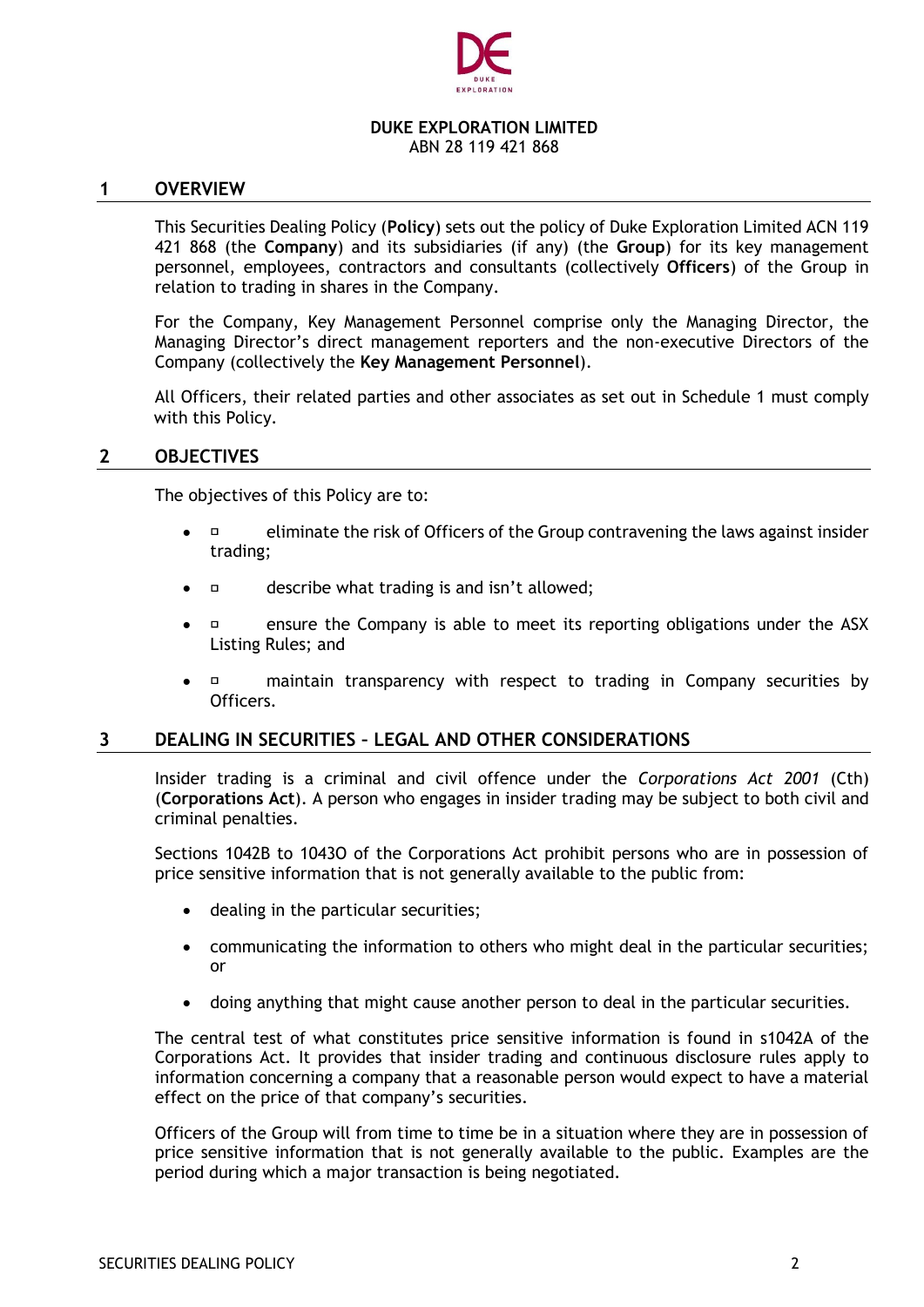

#### **DUKE EXPLORATION LIMITED** ABN 28 119 421 868

This Policy seeks to identify periods where Officers, their related parties and other associates are prohibited from trading in Company securities to eliminate the potential of committing a contravention of insider trading laws.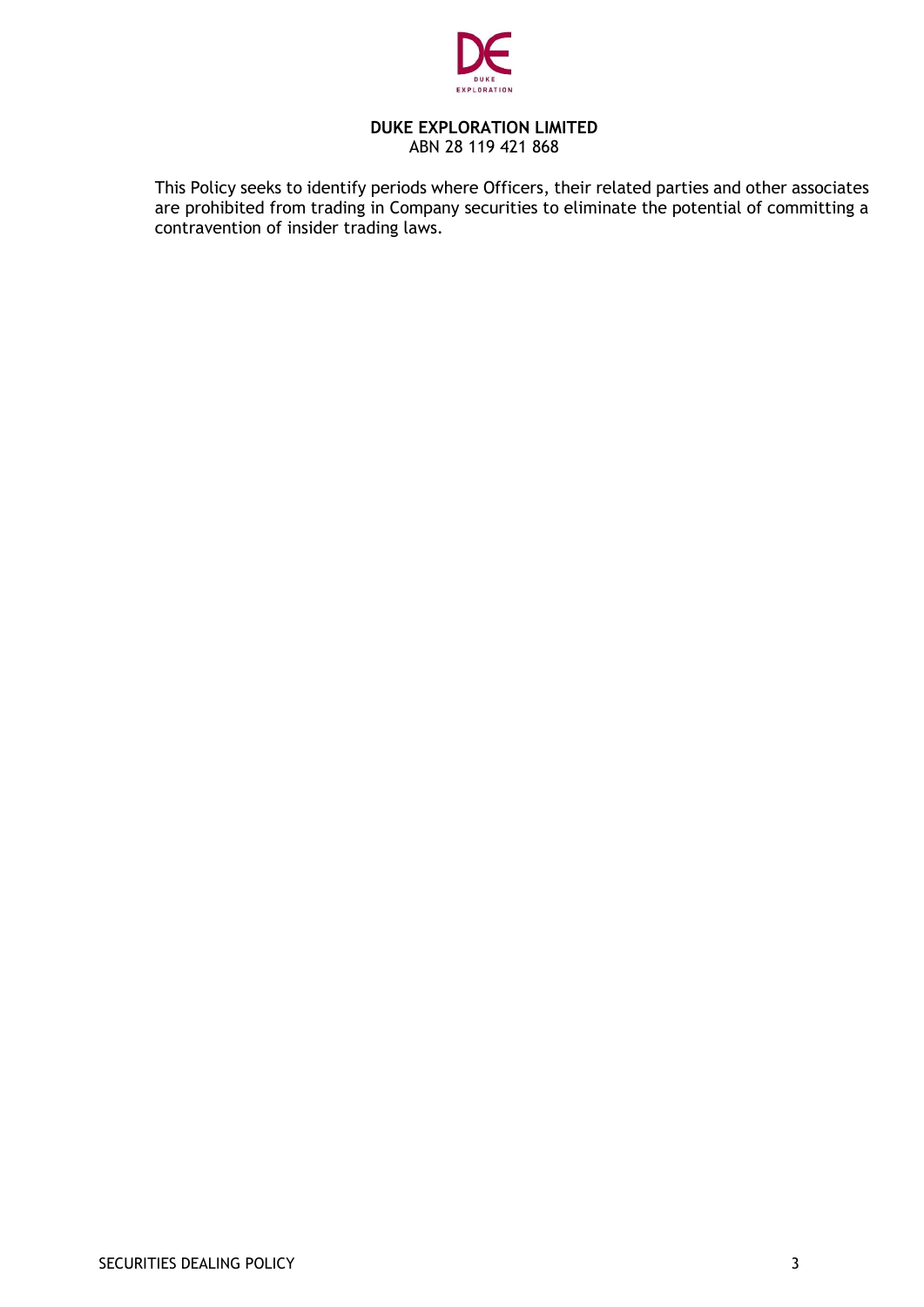# **4 SECURITIES TRADING POLICY**

Before dealing in Company securities, Officers should confirm that:

- they do not have any inside information regarding Company securities; and
- $\bullet$  **a** trading window is open.

The following table sets out the rules for Officers, their related parties and other associates who trade in Company securities:

| Never allowed to trade                                                                                                                                                                            | <b>General Trading Window</b><br>(allowed to trade without prior<br>written permission)                                                                                                                                                                                                                                                                                                                                                                                                                                                                                                                                                                                                                         | <b>Trading allowed but ONLY</b><br>with written permission from<br>a Notification Officer                                                                                                                                                                                                                                                                                                                                                                                                 |
|---------------------------------------------------------------------------------------------------------------------------------------------------------------------------------------------------|-----------------------------------------------------------------------------------------------------------------------------------------------------------------------------------------------------------------------------------------------------------------------------------------------------------------------------------------------------------------------------------------------------------------------------------------------------------------------------------------------------------------------------------------------------------------------------------------------------------------------------------------------------------------------------------------------------------------|-------------------------------------------------------------------------------------------------------------------------------------------------------------------------------------------------------------------------------------------------------------------------------------------------------------------------------------------------------------------------------------------------------------------------------------------------------------------------------------------|
| Officers,<br>their related<br>other<br>parties<br>and<br>associates shall not trade<br>at any time in Company<br>securities if they are in<br>possession<br>of<br>price<br>sensitive information. | Officers, their related parties<br>and other associates may<br>trade in Company securities<br>during trading windows<br>determined by the<br><b>Board</b><br>which are ordinarily:<br>4 weeks from the day<br>$\bullet$ . The set of $\bullet$<br>after release of the quarterly<br>report; and<br>2 weeks from the day<br>after the Company releases<br>an update to the market on<br>the Company's activities; and<br>However, trading can only<br>occur provided that<br>the<br>Officer, their related party or<br>other associate is personally<br>satisfied they are not in<br>possession of price sensitive<br>information.<br>The trading windows may be<br>shortened, changed or closed<br>at any time. | Officers, their related<br>parties and other associates<br>may trade<br>in Company<br>securities at times other<br>specifically<br>those<br>than<br>permitted by the<br>Policy<br>provided that:<br>they are personally<br>satisfied that they are not<br>possession of price<br>in<br>sensitive information, and<br>the trading does not<br>amount to short term<br>trading, and<br>they seek<br>prior<br>written approval from a<br>Notification Officer (refer<br>to Section 8 below). |

### **5 SHORT-TERM TRADING PROHIBITED**

Officers must not buy and sell Company securities within a 3-month period, or in a manner which involves frequent or regular trading activity.

#### **6 RESTRICTIONS IMPOSED ON OFFICERS**

Officers are restricted from trading in Company securities during closed and prohibited periods as outlined below.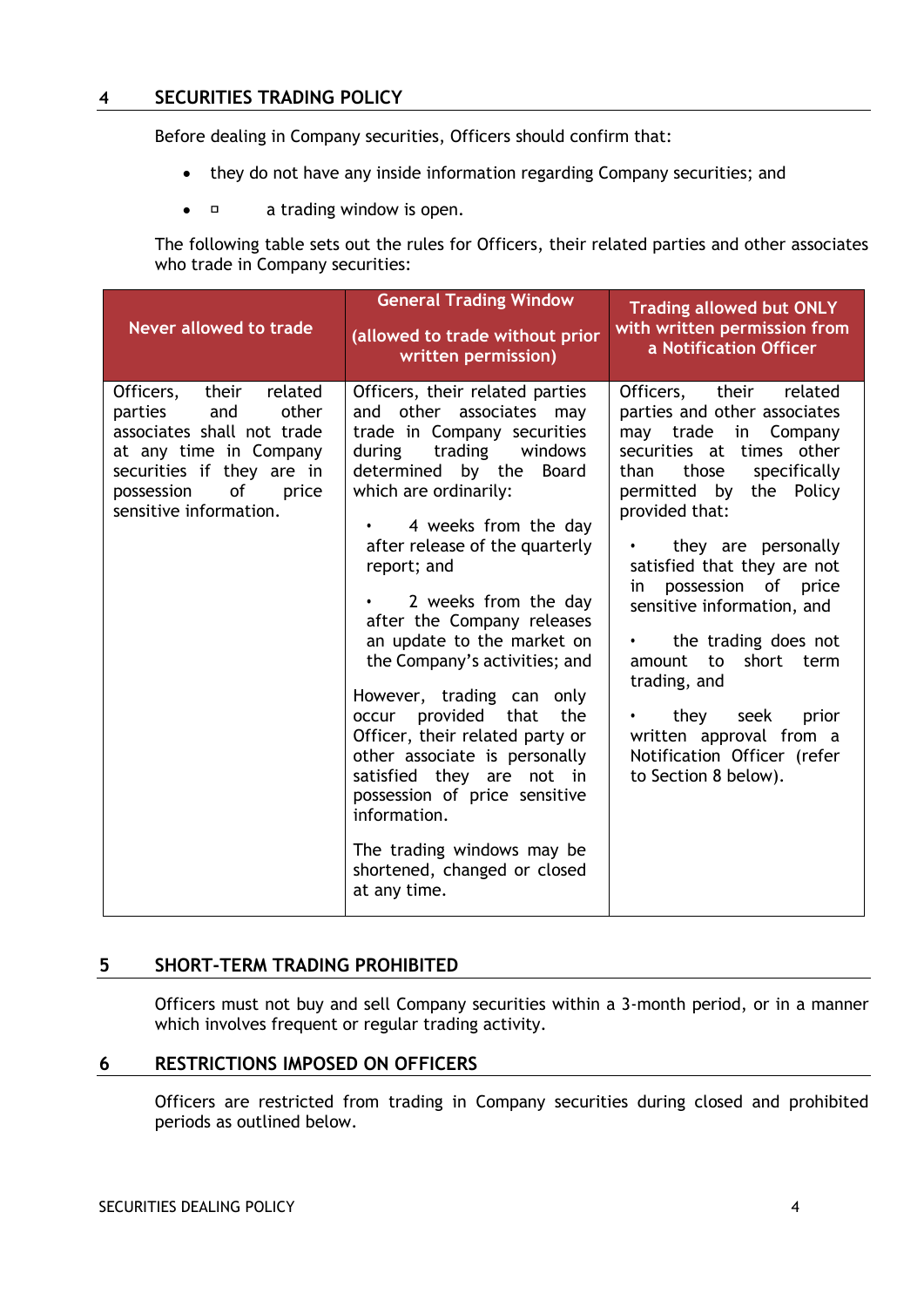#### **6.1 Closed Periods**

Closed periods relate to the 10 business days before the release of the Group's quarterly reports.

#### **6.2 Prohibited Periods**

Prohibited periods relate to any closed periods or additional periods imposed by written notice from the Managing Director which may be delivered by post, facsimile or email when the Company is considering matters subject to Listing Rule 3.1A (continuous disclosure).

#### **6.3 Exemptions from restrictions**

Exemption from the restrictions in this Policy may be granted in exceptional circumstances, and are subject to written approval from the relevant Notification Officer.

Exceptional circumstances, by their nature, cannot always be specified, but may include:

- genuine and severe financial hardship; or
- where a court order or similar requirement applies to the relevant person.

Other circumstances not specifically identified in this Policy may be deemed exceptional by the Chairman or the Chairman of the Audit Committee (where the Chairman is involved), and where this is the case, prior written clearance must be granted to permit trading.

An exemption to trade during a closed or prohibited period will only be granted during a time the relevant person is not is possession of price sensitive information and any prior written clearance will be limited to a maximum period of 5 days.

The acceptable form of written clearance is a signed letter on the Company letterhead that may be delivered by post, facsimile or email. Clearance may be denied for any reason and the laws against insider trading will still apply.

### **7 DEALINGS EXCLUDED FROM THE OPERATION OF THIS POLICY**

The following dealings by an Officer, their related party or other associate are excluded from the operation of this Policy, provided that the Officer, their related party or other associate is not in possession of price sensitive information:

- $\Box$  undertakings or elections to take up entitlements under a rights issue or other offer;
- the acquisition of shares under a bonus issue made to all holders of the same class;
- $\Box$  the acquisition of shares under any dividend reinvestment plan;
- **I** transfers of securities between an Officer, their related party or other associate (such as spouse, minor child, family company or family trust);
- transfers where there is no underlying change in the beneficial ownership of the securities;
- an acquisition of securities under an the Company's share purchase plan or share option plan; or
- **a** disposal of securities arising from the acceptance of a takeover offer, scheme of arrangement or equal access buy-back.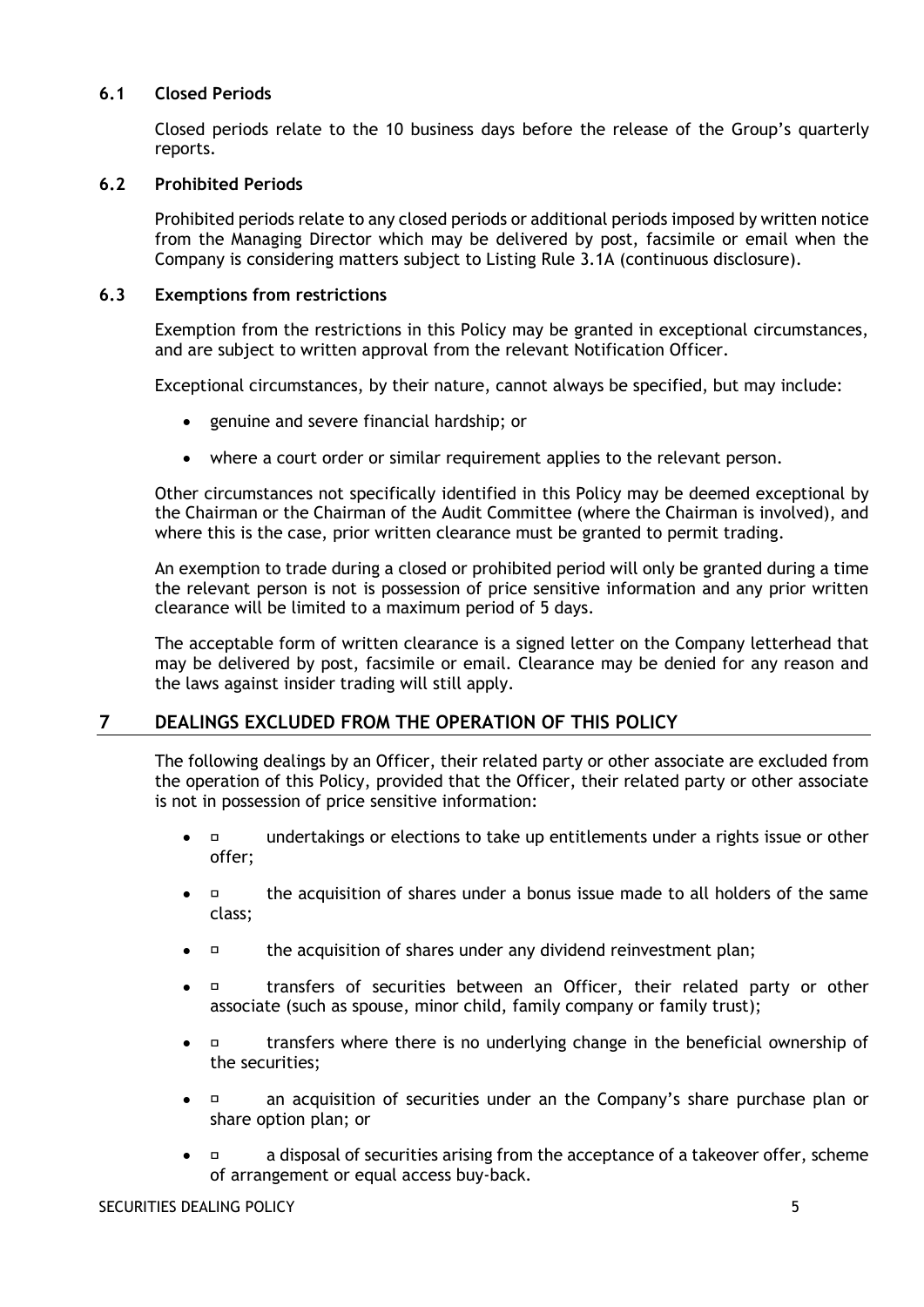## **8 NOTIFICATION OFFICERS**

For the purpose of this Policy, the relevant Notification Officer for an Officer is as follows:

| Director / Employees                                          | <b>Notification Officer</b>                                                                 |
|---------------------------------------------------------------|---------------------------------------------------------------------------------------------|
| Chairman                                                      | <b>Managing Director</b><br>In the Managing Director's absence, a<br>majority of the Board. |
| Non-executive<br>directors<br>and<br><b>Managing Director</b> | Chairman<br>In the Chairman's absence, a majority of<br>the Board.                          |
| <b>Other Executive Officers</b>                               | <b>Managing Director</b><br>In the Managing Director's absence, the<br>Company Secretary.   |
| <b>All other Officers</b>                                     | <b>Managing Director</b><br>In the Managing Director's absence, the<br>Company Secretary.   |

#### **9 DERIVATIVES AND HEDGING ARRANGEMENTS**

Officers (excluding Executive Officers) must not, at any time, enter into a transaction that limits the economic risk of holding unvested Company securities or vested Company securities subject to a holding lock.

Executive Officers must notify the Company Secretary if they enter into a derivative or hedging position over vested Company securities. This may be publicly disclosed.

#### **10 NOTIFICATIONS OF DEALING IN SECURITIES**

#### **10.1 Company**

Officers, their related parties and other associates must notify the Company Secretary within 2 days of acquiring or disposing of a relevant interest in Company securities. Such notification is necessary in addition to obtaining prior written approval from a Notification Officer.

#### **10.2 ASX**

As per Listing Rules 3.19A and 3.19B, the Company must notify ASX of any dealings in Securities by a Director within 5 business days of the trade. The Company is only required to notify the ASX where a Director has provided the necessary information under Listing Rule 3.19B.

Directors are personally obliged to provide information regarding share trades to the ASX, and if they fail to do so, via the Company or individually, they may personally breach s205G of the Act.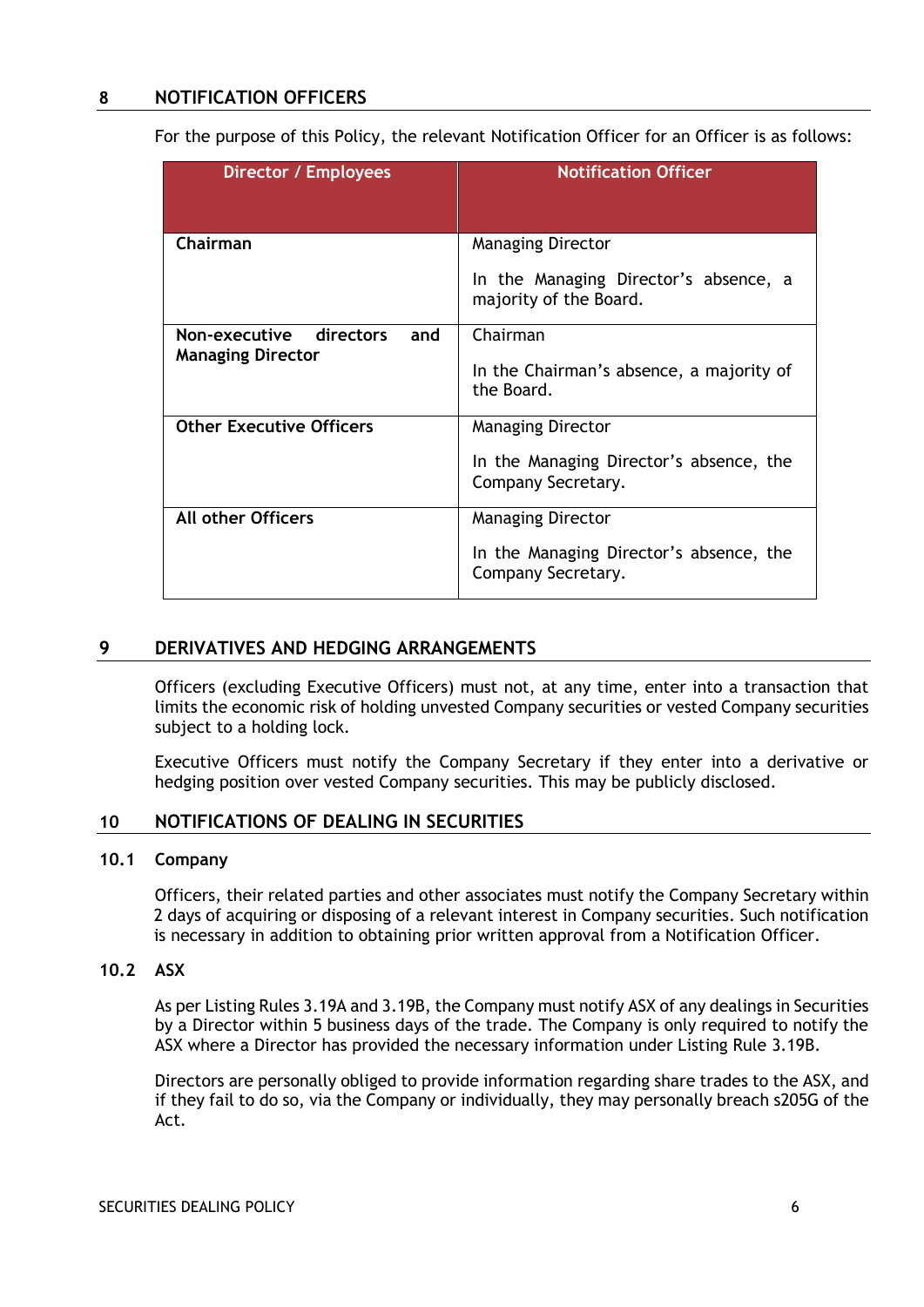### **11 BREACH OF SECURITIES DEALING POLICY**

Any person who contravenes this Policy may be subject to disciplinary action, including in the case of serious breaches, dismissal.

#### **12 REVIEW**

The Company Secretary will conduct an annual review of this Policy to ensure that it continues to reflect the most current guidance provided by the ASX.

The Board will approve any amendments to this Policy

#### **13 PUBLICATION OF THE POLICY**

This Policy is made available to all directors and staff of the Group, and published on the Group's website [www.Duke-Exploration.com.au.](http://www.duke-exploration.com.au/)

**Approved by the Board**

Date: 22 September 2020